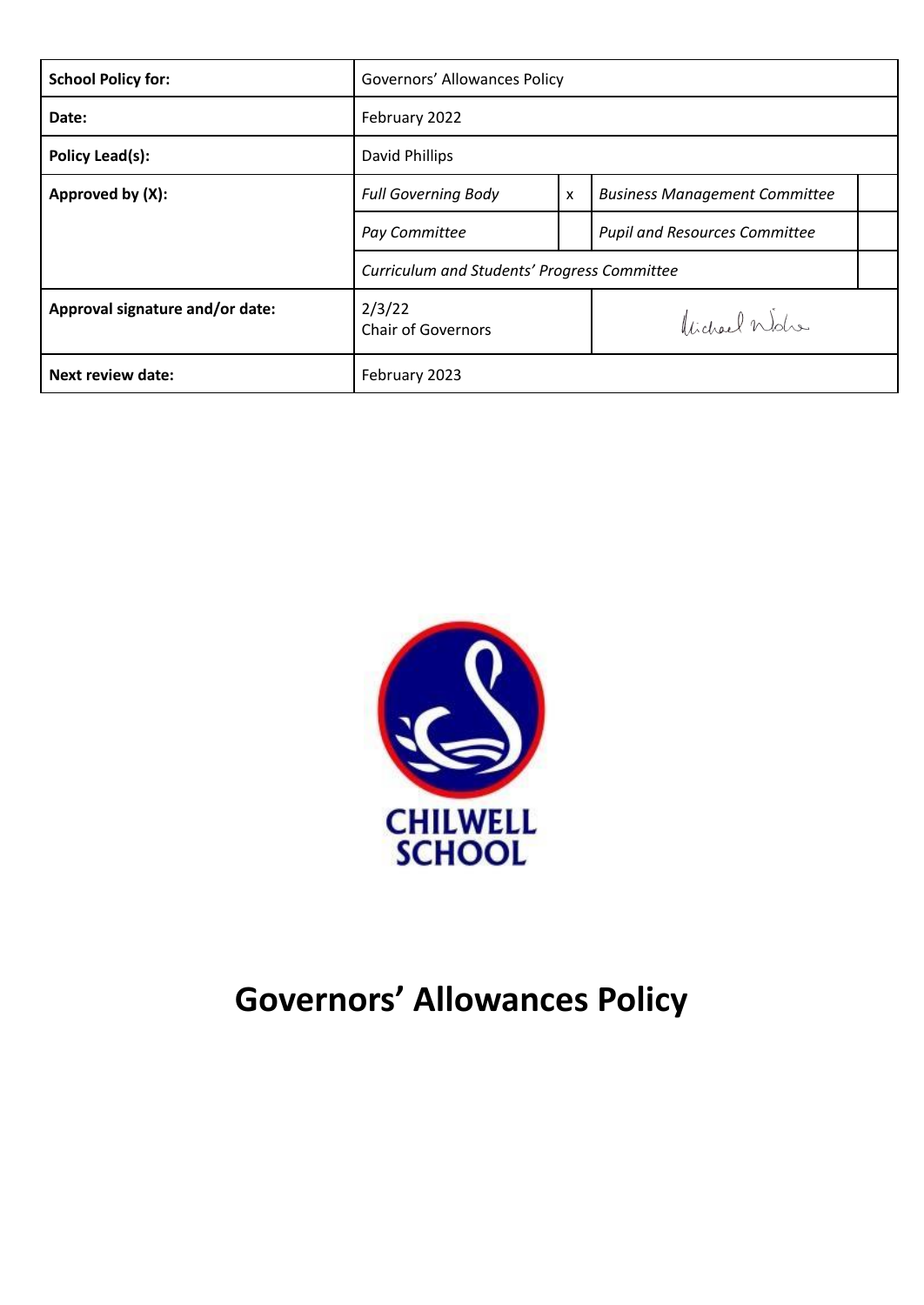#### **Contents**

#### ● Aims

- Legislation and guidance
- Overview
- Monitoring arrangements
- Appendix 1: governor claim form
- Appendix 2: approved mileage rates

#### **1. Aims**

The governing board has decided to pay reasonable allowances from the school's delegated budget to cover any costs that board members incur through carrying out their duties.

This policy sets out the terms on which such allowances will be paid.

By adopting this policy, we will ensure that no member of the community is prevented from becoming a governor on the grounds of cost.

#### **2. Legislation and guidance**

The [Governance](https://www.gov.uk/government/publications/governance-handbook) Handbook (section 4.7.1, paragraph 73) says that boards in maintained schools with a delegated budget can choose whether or not to pay allowances to board members. Where they choose to do so, it must be in accordance with a policy or scheme.

The legislation on governors' allowances is set out in the School [Governance](http://www.legislation.gov.uk/uksi/2013/1624/part/6/made) (Roles, Procedures and [Allowances\)](http://www.legislation.gov.uk/uksi/2013/1624/part/6/made) (England) Regulations 2013, part 6.

#### **3. Overview**

Members of the governing board may claim allowances to cover expenditure necessary to enable them to perform their duties.

This does not include an attendance allowance, or payment to cover loss of earnings.

Members of the governing board may claim allowances by completing a claim form (see appendix 1) and submitting it to K Lowde, School Business Manager, Chilwell School

Allowances will only be paid on the provision of a receipt, and will be limited to the amount shown on the receipt.

Members of the governing board may claim for:

- Childcare
- Care for elderly or dependent relatives
- Extra costs incurred because they have a special need or English as a second language
- Travel and subsistence costs
- Telephone charges, photocopying, postage, stationery, etc.
- Other justifiable allowances

Claims will be paid in arrears on a case-by-case basis. Reimbursable costs should be agreed in principle by the governing board before they are incurred.

The chair of governors (or the vice-chair, where appropriate) may investigate claims that appear excessive or inconsistent. All claims will be subject to an independent audit.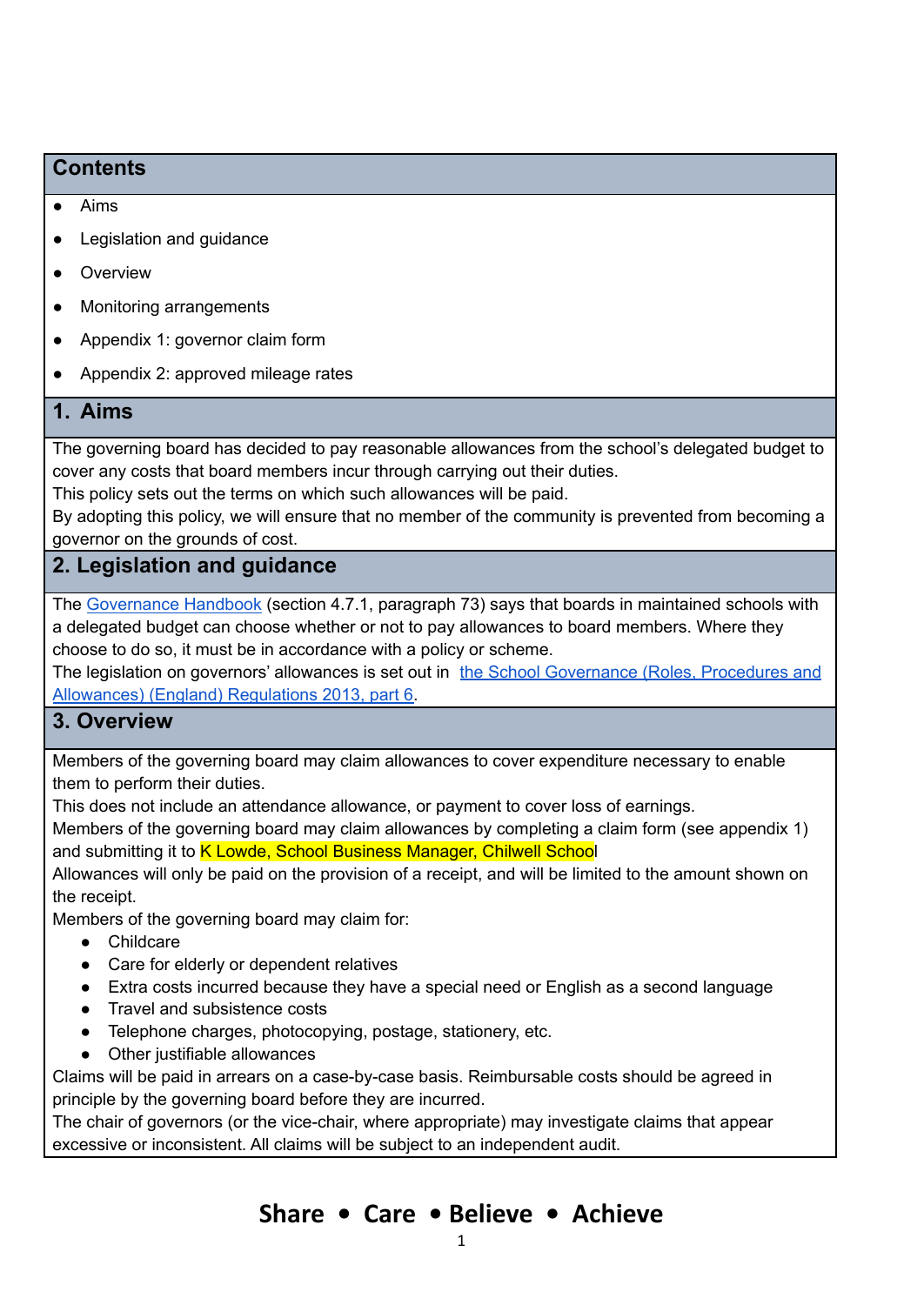Travel expenses where a governor uses their own vehicle must not exceed the HM Revenue and Customs (HMRC) approved mileage rates (see appendix 2).

### **4. Monitoring arrangements**

This policy will be reviewed annually by M Brown, Head teacher's PA. Any amendments will be presented at a meeting of the full governing board.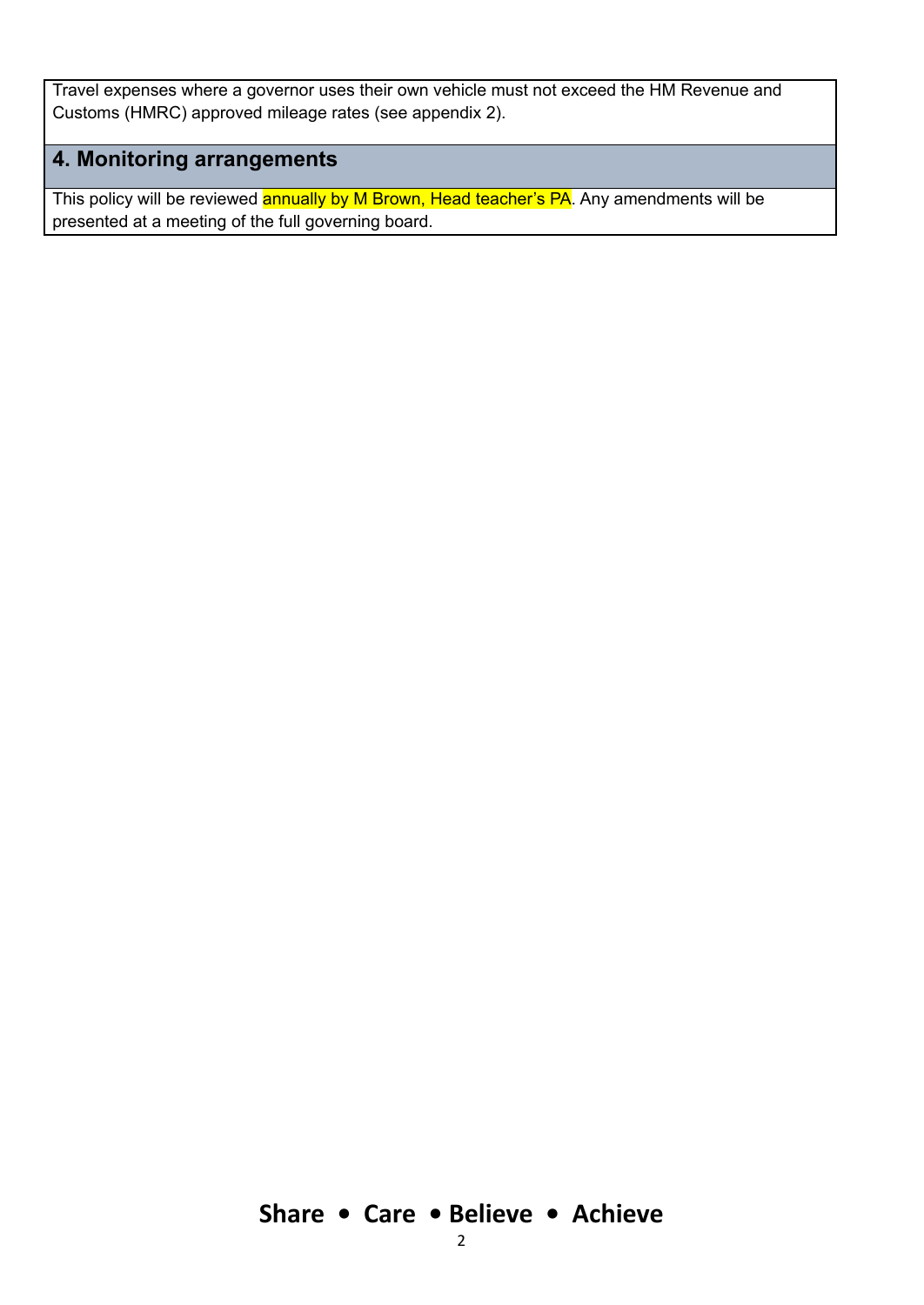#### **Appendix 1: governor claim form**

#### **Governor claim form**

Name:

Address:

Claim period:

I claim the total sum of £\_\_\_\_\_\_\_\_\_\_\_\_ for governor expenses as detailed below. I have attached relevant receipts to support my claim.

Signed: \_\_\_\_\_\_\_\_\_\_\_\_\_\_\_\_\_\_\_\_\_\_\_\_\_\_\_\_\_ Date: \_\_\_\_\_\_\_\_\_\_\_\_\_\_\_

| <b>Expense Type</b>                                        | £ |
|------------------------------------------------------------|---|
| Childcare                                                  |   |
| Care arrangements for dependent relatives                  |   |
| Support for a special need or English as a second language |   |
| Travel or subsistence                                      |   |
| Telephone charges, photocopying, postage or stationery     |   |
| Other (please specify)                                     |   |
| <b>Total expenses claimed</b>                              |   |

This form should be submitted to K Lowde, School Business Manager, Chilwell School, along with any relevant receipts.

The form should be submitted within 10 school days of the expenses being incurred.